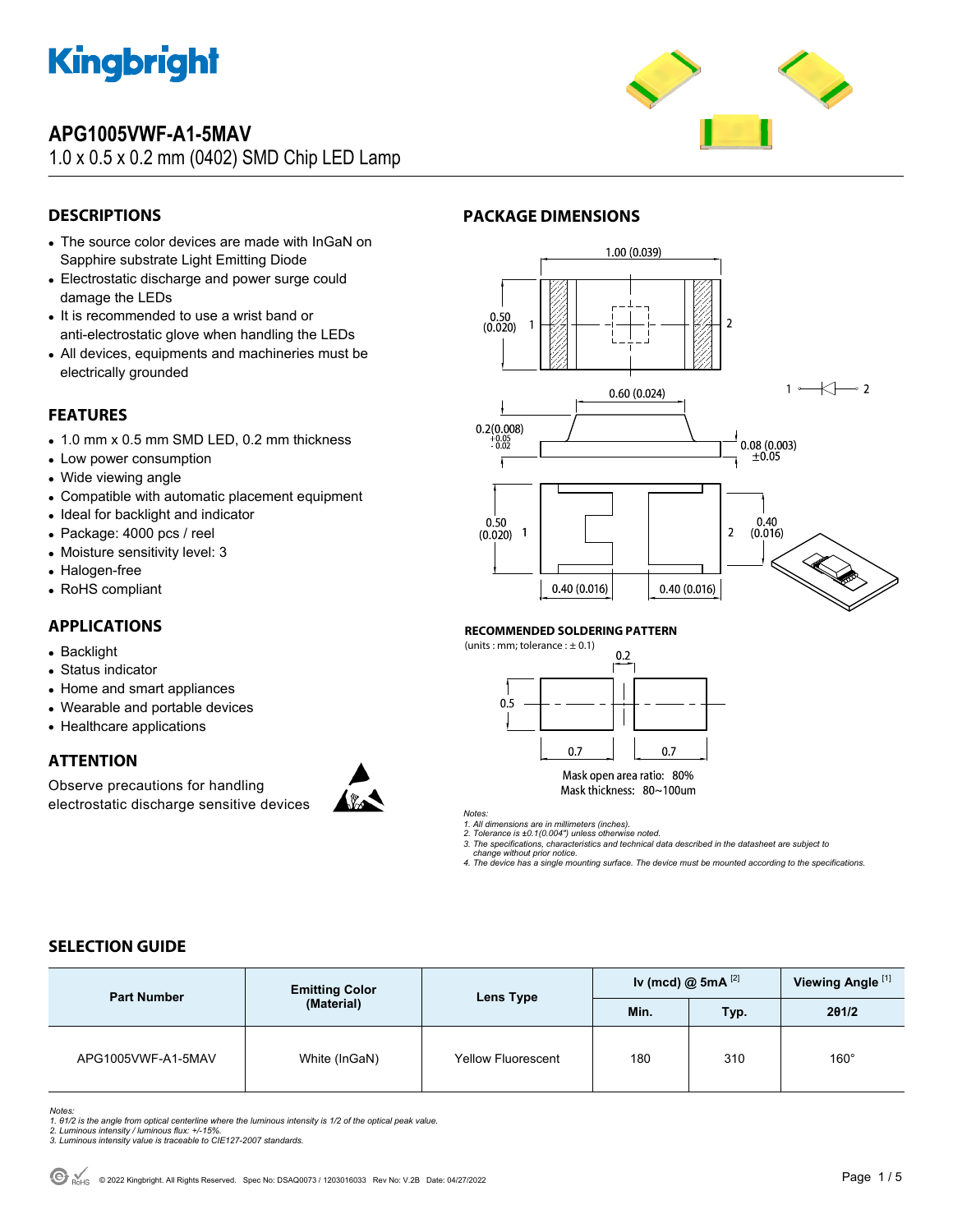### **ELECTRICAL / OPTICAL CHARACTERISTICS at T<sub>A</sub>=25°C**

| <b>Parameter</b>                                                                              | Symbol               | <b>Emitting Color</b> | Value                        |                          | <b>Unit</b>           |  |
|-----------------------------------------------------------------------------------------------|----------------------|-----------------------|------------------------------|--------------------------|-----------------------|--|
|                                                                                               |                      |                       | Typ.                         | Max.                     |                       |  |
| <b>Chromaticity Coordinates x</b><br>$I_F = 5mA$                                              | $x^{[1]}$            | White                 | 0.31                         | $\overline{\phantom{a}}$ |                       |  |
| Chromaticity Coordinates y<br>$I_F = 5mA$                                                     | y <sup>[1]</sup>     | White                 | 0.31                         | $\overline{\phantom{a}}$ |                       |  |
| Forward Voltage $I_F = 5mA$                                                                   | $V_F$ <sup>[2]</sup> | White                 | 2.9                          | 3.2                      | $\vee$                |  |
| Reverse Current ( $V_R$ = 5V)                                                                 | <sub>R</sub>         | White                 | $\qquad \qquad \blacksquare$ | 50                       | μA                    |  |
| Temperature Coefficient of x<br>$I_F$ = 5mA, -10°C $\leq$ T $\leq$ 85°C                       | $TC_{x}$             | White                 | $-0.18$                      | $\overline{\phantom{a}}$ | $10^{-3}$ /°C         |  |
| Temperature Coefficient of y<br>$I_F$ = 5mA, -10 $^{\circ}$ C $\leq$ T $\leq$ 85 $^{\circ}$ C | $TC_y$               | White                 | $-0.19$                      | $\overline{\phantom{0}}$ | $10^{-3}$ /°C         |  |
| Temperature Coefficient of $V_F$<br>$I_F$ = 5mA, -10°C $\leq$ T $\leq$ 85°C                   | $TC_{V}$             | White                 | $-3$                         | $\overline{\phantom{a}}$ | $mV$ <sup>o</sup> $C$ |  |

*Notes:* 

1. Measurement tolerance of the chromaticity coordinates is ±0.01.<br>2. Forward voltage: ±0.1V.<br>3. Excess driving current and / or operating temperature higher than recommended conditions may result in severe light degradati

| <b>Parameter</b>                             | Symbol                     | Value          | Unit          |
|----------------------------------------------|----------------------------|----------------|---------------|
| Power Dissipation                            | $P_D$                      | 16             | mW            |
| Reverse Voltage                              | $V_R$                      | 5              | V             |
| Junction Temperature                         | $T_j$                      | 115            | $^{\circ}C$   |
| <b>Operating Temperature</b>                 | $\mathsf{T}_{\mathsf{op}}$ | $-40$ to $+85$ | $^{\circ}$ C  |
| Storage Temperature                          | $T_{\text{stg}}$           | $-40$ to $+85$ | $^{\circ}C$   |
| <b>DC Forward Current</b>                    | $I_F$                      | 5              | mA            |
| Peak Forward Current                         | $I_{FM}$ <sup>[1]</sup>    | 25             | mA            |
| Electrostatic Discharge Threshold (HBM)      | ۰                          | 250            | V             |
| Thermal Resistance (Junction / Ambient)      | $R_{th}$ ja $^{[2]}$       | 690            | $\degree$ C/W |
| Thermal Resistance (Junction / Solder point) | $R_{th}$ JS $^{[2]}$       | 570            | $\degree$ C/W |

## **ABSOLUTE MAXIMUM RATINGS at T<sub>A</sub>=25°C**

Notes:<br>1. 1/10 Duty Cycle, 0.1ms Pulse Width.<br>2. R<sub>th JA</sub> ,R<sub>th JS</sub> Results from mounting on PC board FR4 (pad size ≥ 16 mm<sup>2</sup> per pad).<br>3. Relative humidity levels maintained between 40% and 60% in production area are re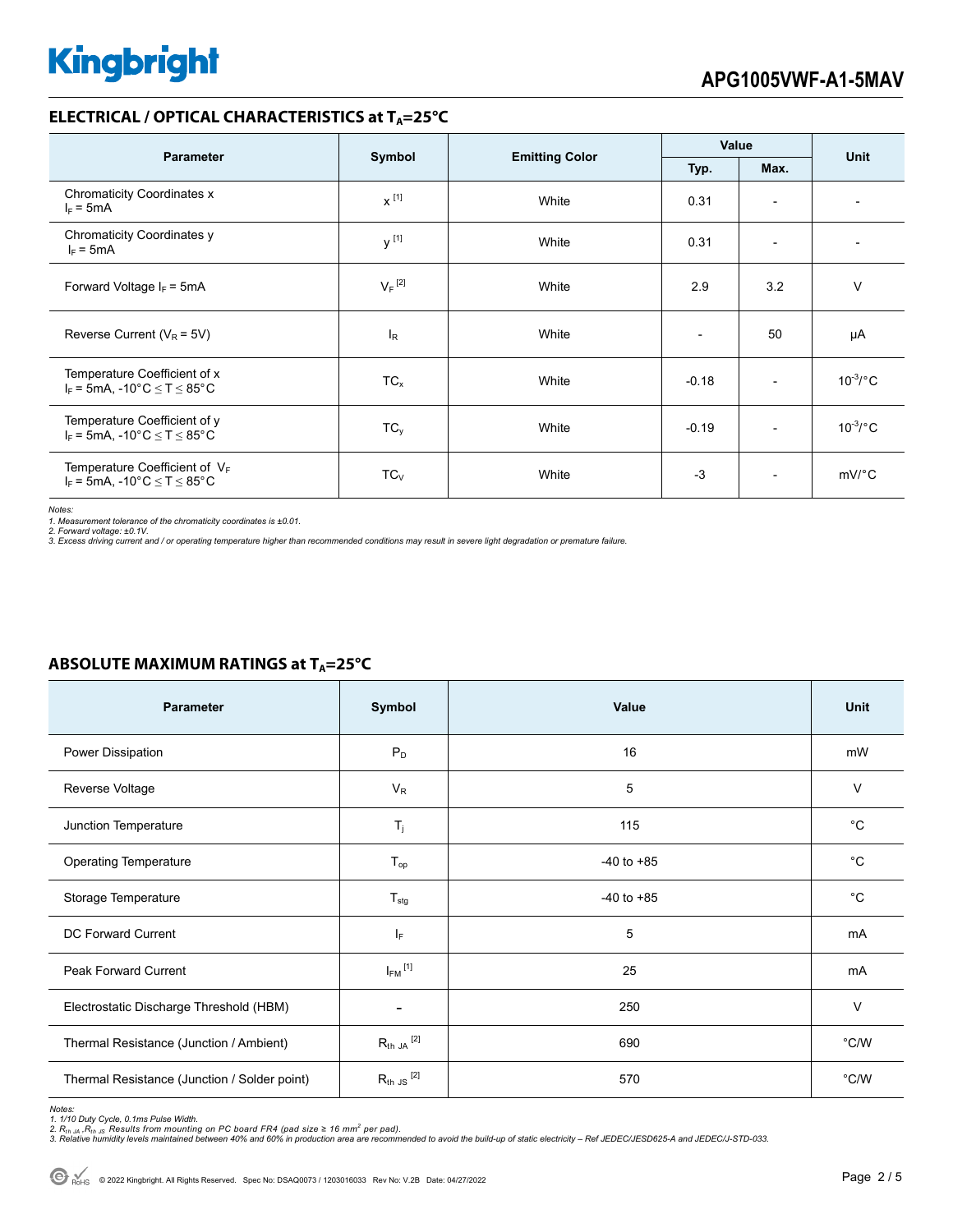# **Kingbright**

#### **TECHNICAL DATA SPATIAL DISTRIBUTION**



#### **WHITE**



#### **CIE CHROMATICITY DIAGRAM**



|                | x     | у     |    | x     | у     |
|----------------|-------|-------|----|-------|-------|
|                | 0.263 | 0.213 |    | 0.282 | 0.245 |
| a2             | 0.282 | 0.245 | a0 | 0.298 | 0.271 |
|                | 0.265 | 0.265 |    | 0.286 | 0.299 |
|                | 0.242 | 0.226 |    | 0.265 | 0.265 |
|                | 0.298 | 0.271 |    | 0.313 | 0.296 |
| b <sub>2</sub> | 0.313 | 0.296 | b1 | 0.329 | 0.325 |
|                | 0.306 | 0.332 |    | 0.329 | 0.371 |
|                | 0.286 | 0.299 |    | 0.306 | 0.332 |
|                | 0.329 | 0.325 |    |       |       |
| c0             | 0.358 | 0.372 |    |       |       |
|                | 0.363 | 0.400 |    |       |       |
|                | 0.329 | 0.371 |    |       |       |

*Notes:* 

*Shipment may contain more than one chromaticity regions. Orders for single chromaticity region are generally not accepted. Measurement tolerance of the chromaticity coordinates is ±0.01.*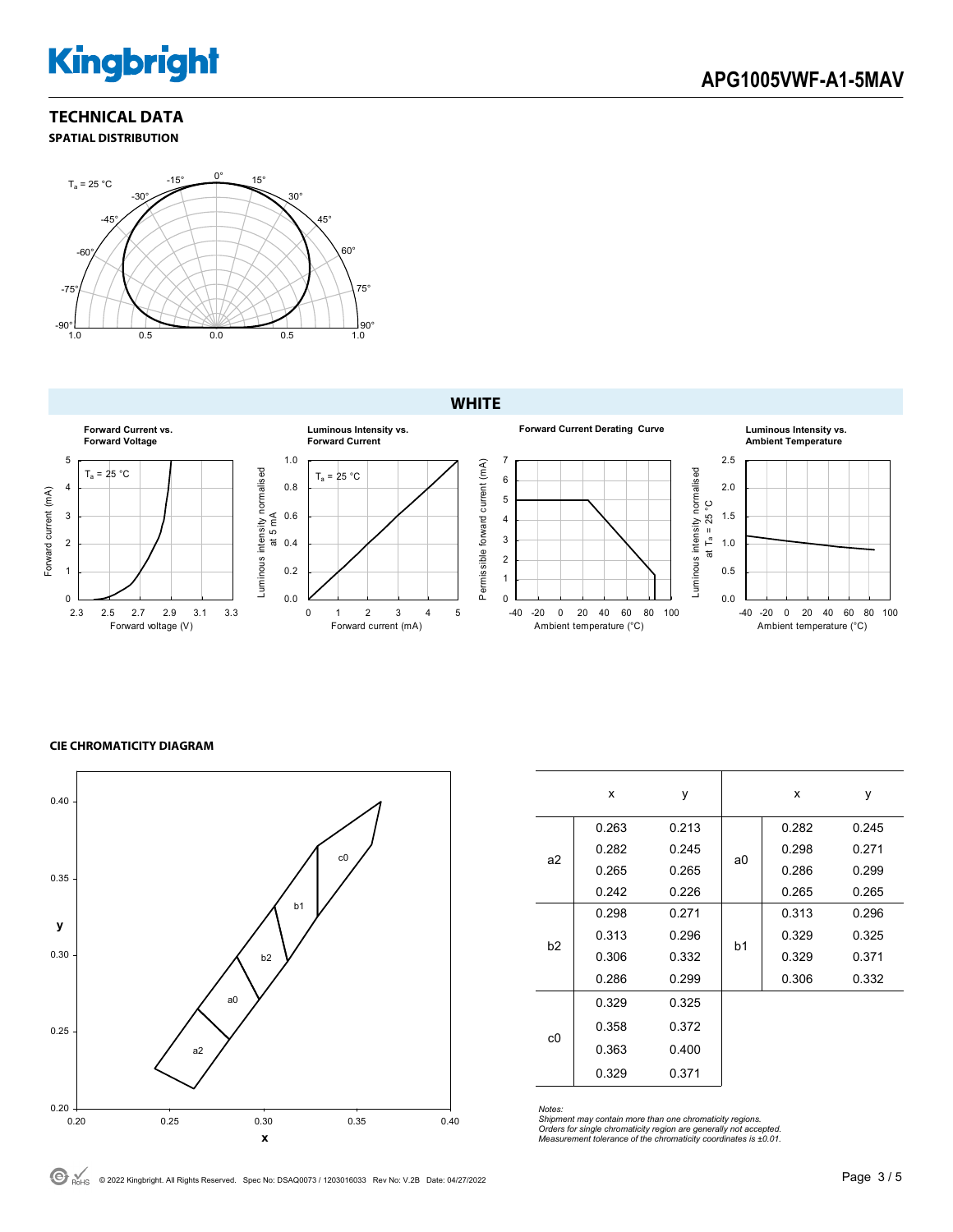# **Kingbright**

# **APG1005VWF-A1-5MAV**

#### **REFLOW SOLDERING PROFILE for LEAD-FREE SMD PROCESS**



#### *Notes:*

*1. Don't cause stress to the LEDs while it is exposed to high temperature. 2. The maximum number of reflow soldering passes is 2 times.* 

- 
- *3. Reflow soldering is recommended. Other soldering methods are not recommended as they might cause damage to the product.*





**REEL DIMENSION** (units : mm)



#### **PACKING & LABEL SPECIFICATIONS**



 $\bigodot$  RoHS © 2022 Kingbright. All Rights Reserved. Spec No: DSAQ0073 / 1203016033 Rev No: V.2B Date: 04/27/2022 **Page 2 / 5** Page 4 / 5